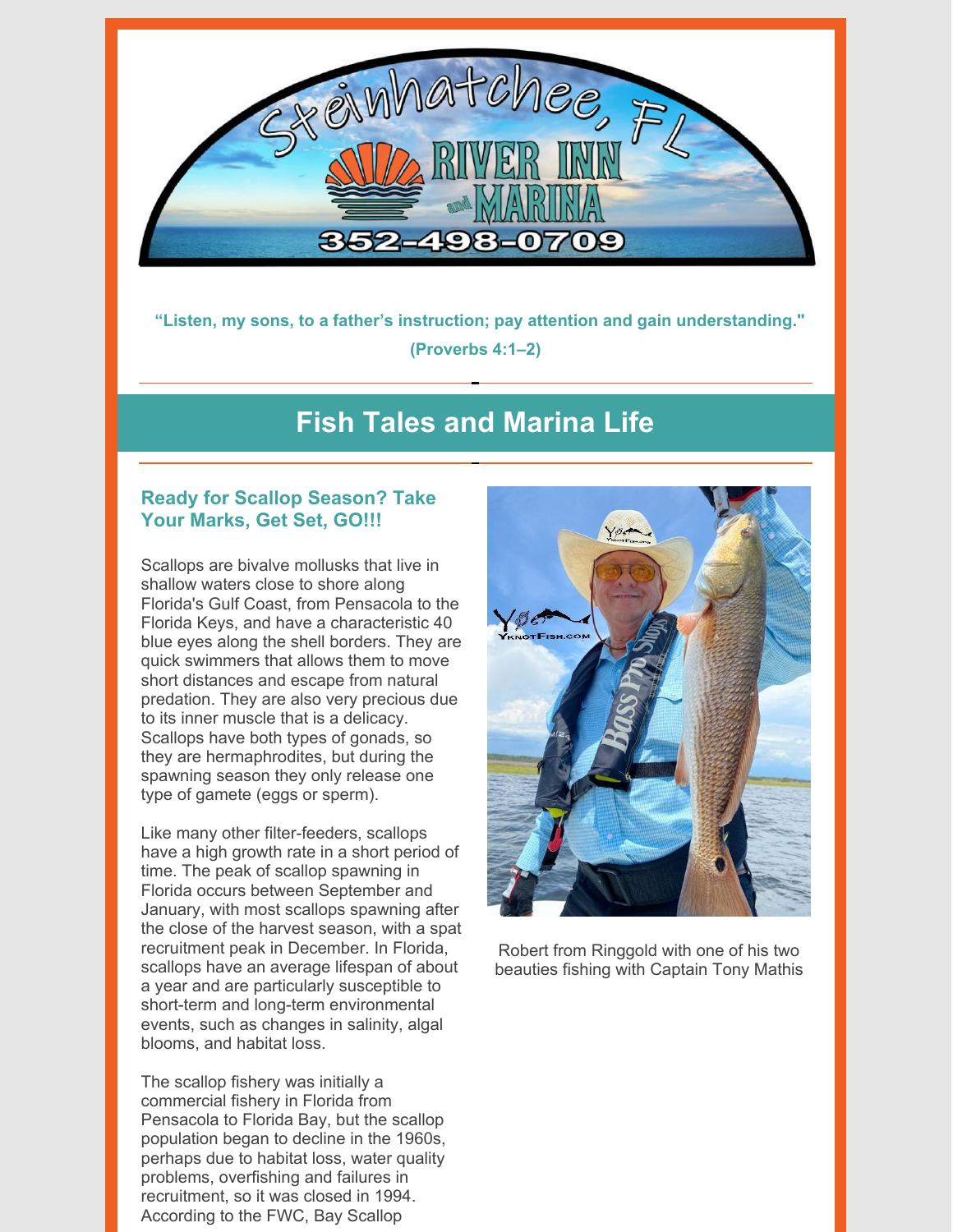management began in 1985 and has been modified periodically since then in response to a variety of changes in the fishery ranging from declines in the distribution and density of scallops to signs of local recovery. Since 2002, the permitted harvest zone has included all state waters from the west bank of the Mexico Beach Canal in Bay County to the Hernando-Pasco County line, with only recreational harvesting permitted.

Scallops are a very important commodity for coastal counties, and they bring tourists that spend their money in local coastal businesses. In a 2007 survey UF/IFAS Extension and Florida Sea Grant determined and average expense of \$200/boat/day in Taylor County, which represented an estimated \$4.7 Million in revenues. **Continue [reading....](https://files.constantcontact.com/0408da33701/75bb3a4c-a1cb-4d0d-a20c-37f1749ac02a.pdf)**

#### *Victor Blanco*

Taylor County Marine Extension Agent UF/IFAS Extension and Florida Sea Grant Now there's a big red! Caught while fishing





with Captain Brian Smith



Bentley caught a catfish off the docks

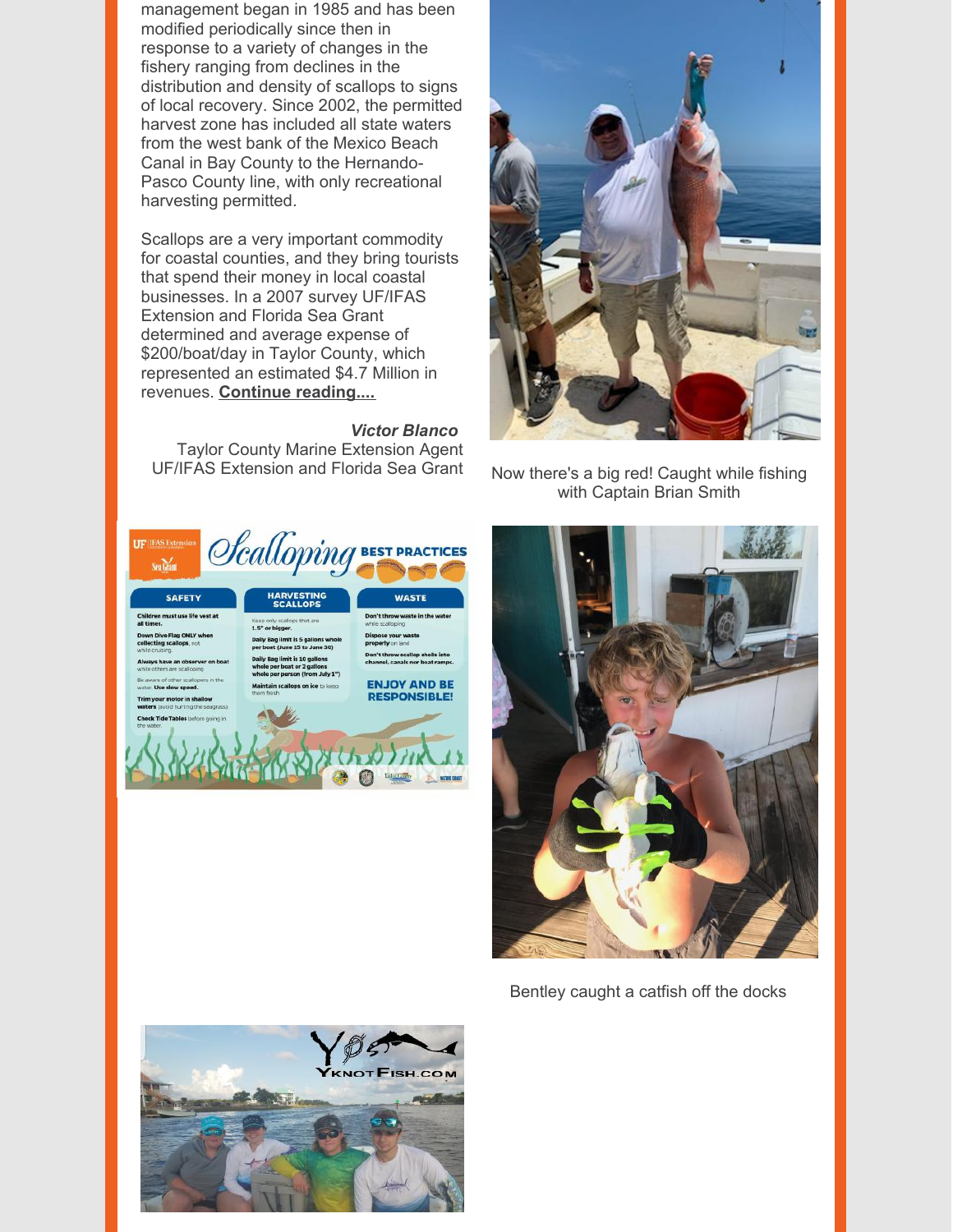First timers from South GA, Lauren, Hanna, Luck and Austin fishing with Captain Tony **Mathis** 



Captain Brian Smith and his group are still seeing red!



Robert from Ringgold with a nice limit of Reds and Trout fishing with Captain Tony Mathis



Avi and Dorina have fished with Captain Brian Smith many years. Capt. said they had traded in the little kids for grownups!



Would you look at that! Caught fishing with Captain Brian Smith



Robert Ringgold showing off another one of his beauties caught while fishing with Captain Tony Mathis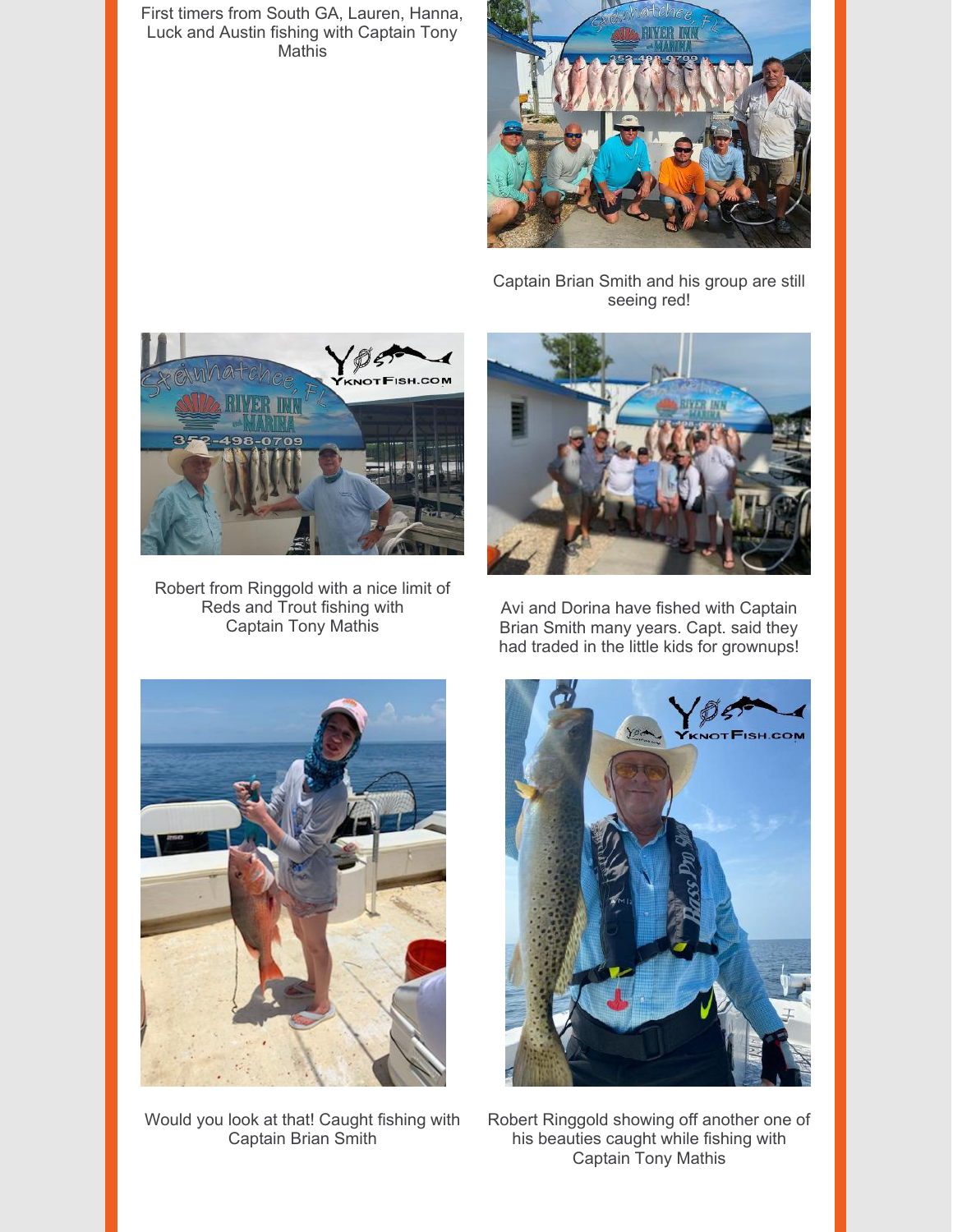

What a great fight! Memories made fishing Captain Brian Smith are priceless.



Educators from Panama Beach enjoying the Falls.

# **Dockside Bar & Grille**



Mike and Melissa enjoying breakfast at Dockside Bar & Grille.



Serving up one of the best breakfasts in town with hands-down the best view!



**Father's Day** drink special - bloody beer and shrimp!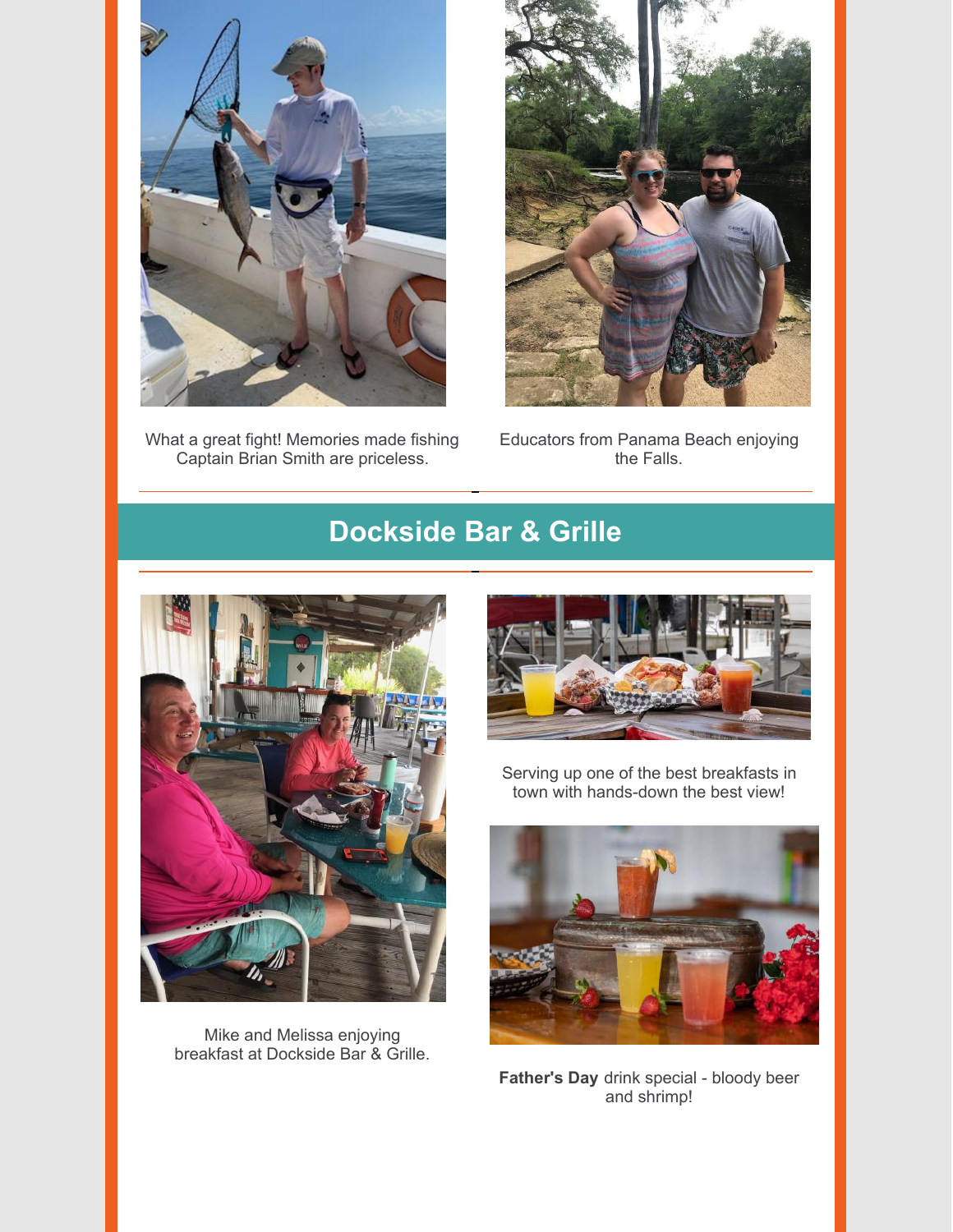

The bacon cheeseburger basket is a popular item on the menu.



Our roast beef basket can only beat by washing it down with an ice cold beer!

# **Happy Father's Day to all our Fellows!**



Father's Day is this Sunday (June 20)! - Nothing says "I love you" quite like renting Dad a boat - no fuss, just step in and go! Leave the gassing and washing up to us!

# **Book Online!**



Book your stay directly online! Click on the photo above to be taken to our reservation system.

Refresh in our pool after a day of fishing or scalloping! Click the photo above to be taken to reserve your stay.

# **Catch a Little Humor**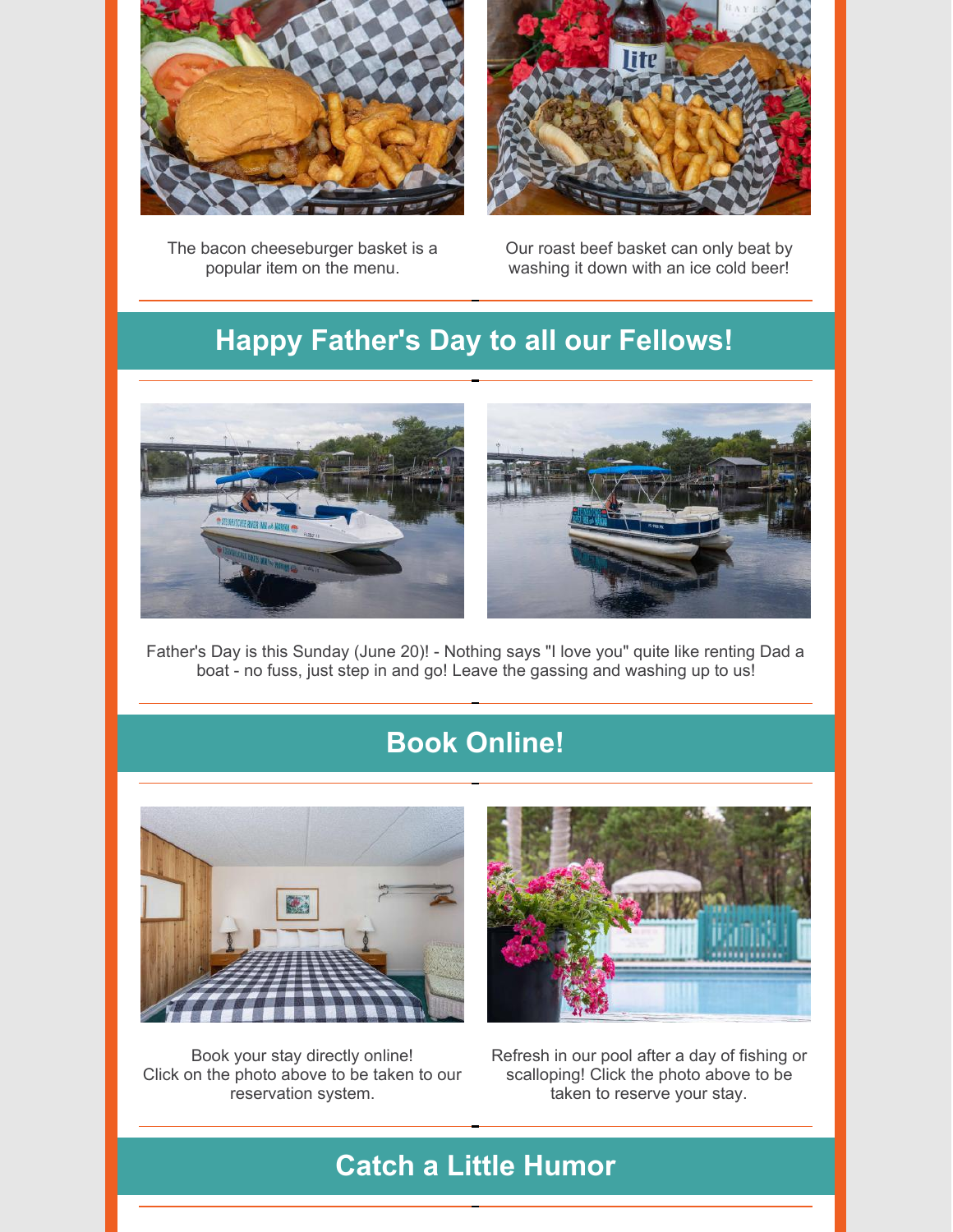



**Our Charter Captains are the Best!**

### **[Directory](https://www.riverinnandmarina.com/fishing) of Charter Captains**

*Reserve a charter for an unforgettable lifetime experience*

#### **Captain Mike Baker [Charters](https://www.facebook.com/Steinhatcheecharterfishing/)**

Offering a complete guide service for fishing, Captain *Mike Baker*, USCG certified. A fullservice charter business for scalloping, trout fishing, red fishing, or whatever you desire. Call (352) 433-6301 or email captmikebakerfishing@gmail.com.

### **Her Tanning Bed [Charters](http://www.hertanningbedscallopcharters.com/)**

If you are interested in Scalloping or Fishing inshore, Captain *Don Campbell* can help you have the adventure you are looking for. Call 352-303-6498.

#### **Salt [Addiction](https://www.sa-charters.com/) Charters**

A USCG Licensed Captain and Flats Guide, Captain *Mike Farmer* is available for inshore fishing and scalloping charters. Call 352-210-1551.

### **Fishing With [Captain](http://fishingwithcaptainjim.com/) Jim**

A USCG licensed Florida flats guide, Captain *Jim Henley* is available for inshore fishing and scalloping charters. He is the only Captain with a 100-ton Master, and holds a tow license. Call 423-330-0101.

### **TJ's [Charters](http://www.tjscharters.com/)**

Fish the Flats with USCG licensed Captain *Tony Jackson*. Call 386-688-0874.

#### **Captain J's [Charters](https://www.facebook.com/captainjcharters/)**

USCG licensed, Captain *Rick Julius* is waiting to take you on the adventure of a lifetime, fishing the flats out of Steinhatchee, Florida. Call (352) 745-0968.

#### **[Steinhatchee](https://www.facebook.com/pg/cptndickyking/about/?ref=page_internal) Flats Fishing**

USCG licensed, Captain *Dicky King* offers inshore fishing and scalloping charters out of Steinhatchee, Florida for families, novices, and expert anglers. Call (850) 371-9164.

#### **[Pepperfish](https://www.pepperfishkey.com/) Key Charters**

USCG licensed Captain *Steve Kroll* is your host and guide for a great day of near shore and flats fishing on the beautiful Big Bend region. Call 352-222-4085.